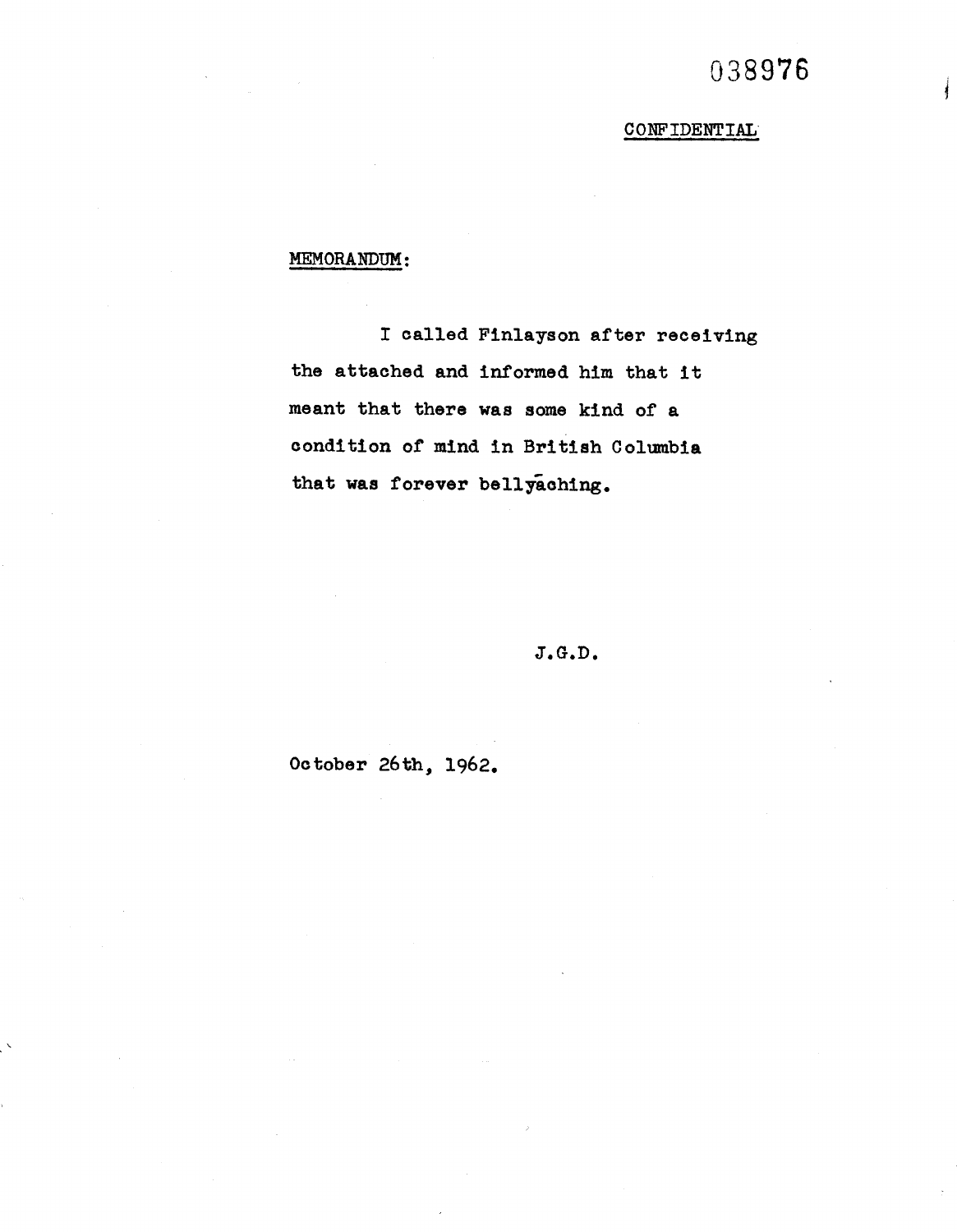October 25th, 1962.

 $038977$  Seen by John G. Diefenbaker

## Prime Minister:

Deane Finlayson phoned from Vancouver last night and asked me to give you the following message (as dictated by him):-

"In my opinion it is extremely important that in this crisis there be absolutely no doubt whatever "In my opinion it is extremely important that<br>in this crisis there be absolutely no doubt whatever<br>that the Government of Canada will stand beside the left<br>president of the United States and the people of that President of the United States and the people of that country in their decision to resist the hostile penetration of Russian Communism in this hemisphere.

"One hour after President Kennedy made his TV appearance on October 22nd I wired President Kennedy as follows:

> "I feel sure that most Canadian citizens support you in your decision to challenge now (repeat now) the hostile penetration of this hemisphere.

Having done this may health and strength sustain you and all of us in our stand against the menace of Communism."

"I feel that the people of British Columbia are overwhelmingly behind President Kennedy in the stand that he has taken in this matter, and that it would be disastrous for the Prime Minister personally and the Party generally to appear in any way to have reservations about supporting Kennedy.

> $\overline{2}$  $\overline{a}$